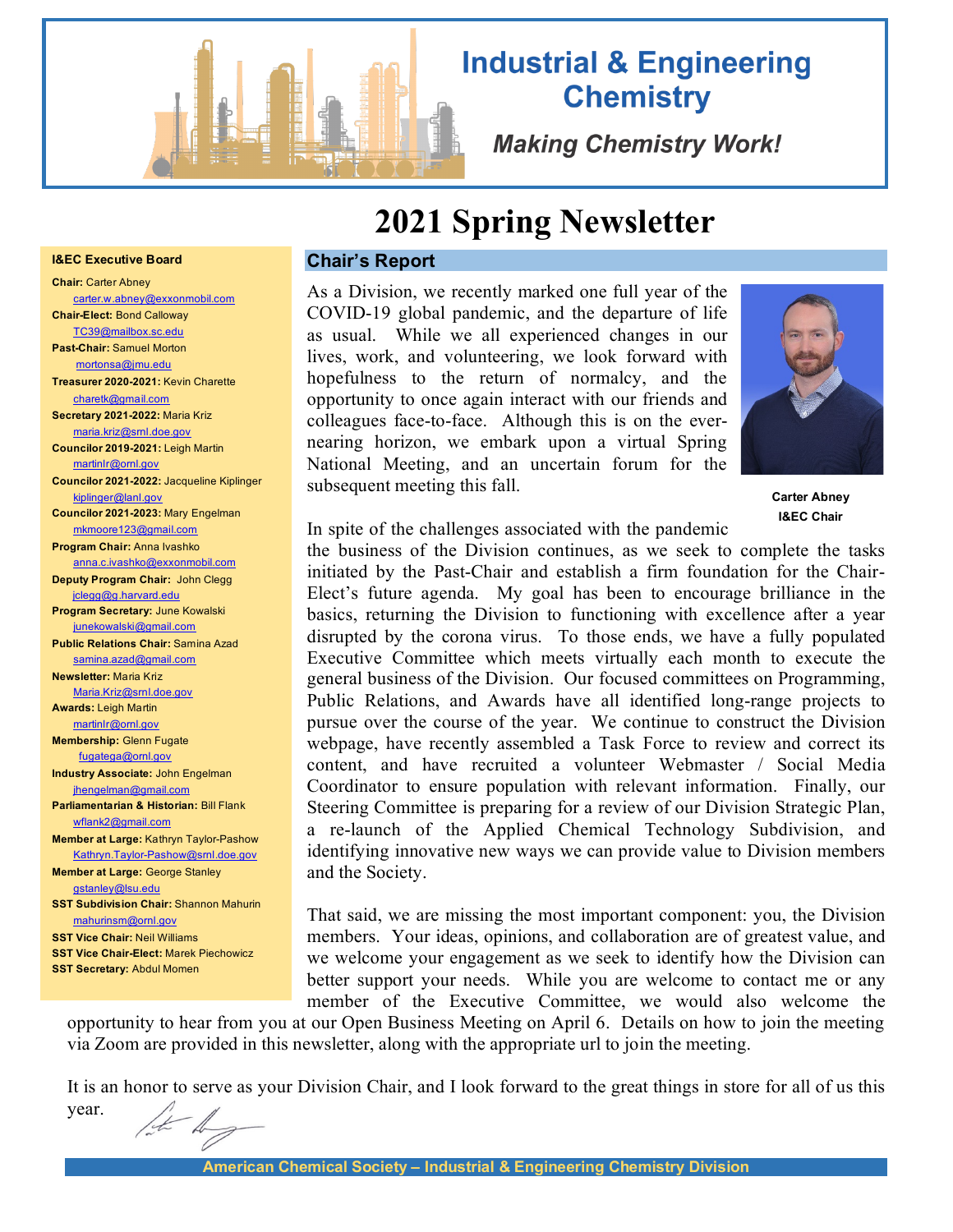## **Chair Elect Report**

Greetings I&EC Members!

I was a former Associate Laboratory Director at the Savannah River National Laboratory and now work as a Senior Fellow in the College of Engineering & Computing at the University of South Carolina. While I am very new to the I&EC Division, I have spent much of my volunteer career within The American Institute of Chemical Engineering which very much has its roots within the history of I&EC. I was honored to be elected to both AIChE Board of Directors and as the 2017 AIChE President where we created a \$140 million national manufacturing institute supported by the Department of Energy, corporations, universities, and national laboratories.

We have a lot to be proud of as I&EC members. From the outside looking in, I can honestly say our division is one of the strongest I have come across in my tenure as a professional society volunteer. During my tenure as Chair-Elect etc., we will be recalibrating our strategic plan that will foster our organization over the next 3-5 years. Our division is a vibrant and active community that welcomes a diverse and inclusive population of global professionals, and I will be focusing our efforts to expand this diversity and inclusion through recognition, leadership, and opportunities that I hope will benefit our division.

*Trends Over the Next Five Years* - While political administrations come and go, we can't ignore that we will see a shift in direction in US research funding. Where should we consider opportunities for new programming events? Each time the government starts a new program, these researchers need a place to discuss the new topics. Last year we saw the DOE start a major initiative in plastics upcycling. With the incoming administration, we are seeing the re-emergence of hydrogen as a truly crosscutting initiative within DOE (remember the last time?). Chemical processes that use nuclear heat to generate value added products have again gained traction. I believe our division has the resources and energy to mine these opportunities in a much bolder way and I hope our strategic plan provides a roadmap to this opportunity.

## **I&EC Division Member Highlight**

Yunlong Zhang, Ph D

Research Associate ExxonMobil Research & Engineering Company

Yunlong was awarded an ExxonMobil R&D Excellence Award in 2020, for recognizing the emerging technique of non-contact atomic force microscopy could revolutionize the ability to understand the structure and chemistry of unimaginably complex petroleum samples at the single-molecule level. Early results, as published in *Energy & Fuels* (2019, *33*, 4775-4780) with co-author Percy Zahl of Brookhaven National Laboratory, have changed long-held views of petroleum structure and significantly furthered petroleomics research.





**Bond Calloway Chair Elect**

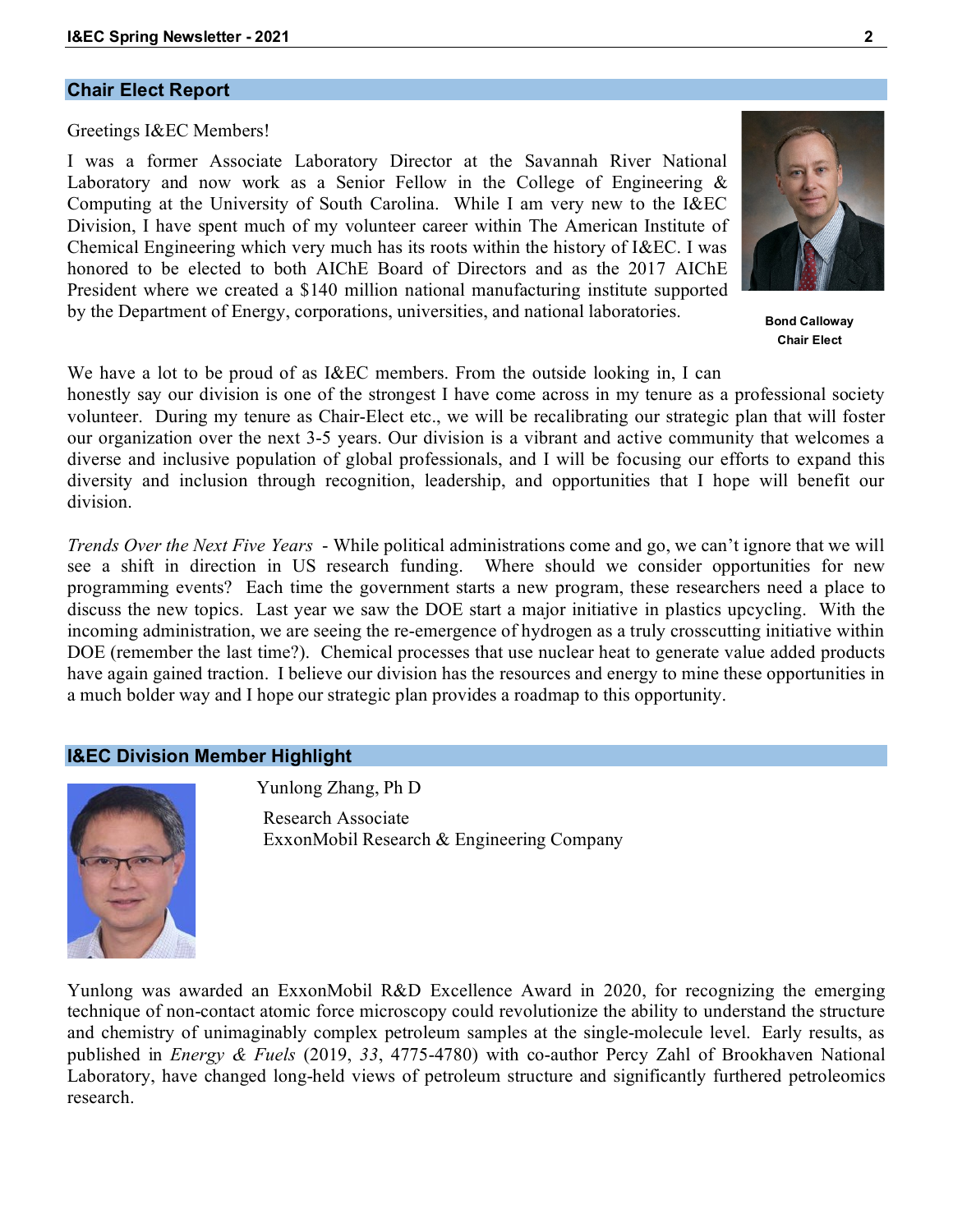## **Councilor' Report**

The COVID-19 pandemic in the U.S. and worldwide, has required ACS to re-evaluate how to conduct ACS meetings and conferences since 2020. The ACS transitioned from an in-person conference to a virtual event during these challenging times and continues to learn and evolve in the virtual environment. Once again, the Spring ACS meeting will be a virtual meeting with ACS monitoring the pandemic environment and working with the leadership of Atlanta, Georgia to reach a decision for the 2021 ACS Fall meeting. The health and safety of all ACS members, meeting attendees, staff, and the residents of Atlanta is the #1 concern for ACS.

The ACS holds core values surrounding Diversity, Equity, Inclusion, and Respect (DEIR) in the highest regard as does the I&EC Executive committee. To support these policies, and assist in developing a more inclusive society and scientific environment, the ACS Diversity, Equity, Inclusion, and Respect Advisory Board (DEIR AB) has a list of resources to assist and guide the division through a journey to provide a stronger inclusive environment for our members and your leadership. If you would like to get additional information, please go to ACS-Communities-Diversity & Inclusion.

## Fall 2020 Virtual Meeting Attendance

The theme of the 260<sup>th</sup> ACS National Meeting was "Moving Chemistry from Bench to Market." registration for the Meeting, broken down by Category was:

- Member 3,494
- Student Member 1,638
- Unemployed Member 25
- Non-Member 945
- Student Non-Member 375
- Total  $6,477$

Virtual Presentation Uploads:

- All Inclusive (SciMtgs) 1,735
- Virtual Platform Only 1,655
- Temporary Access Option 640
- Presentation Uploads 4,067

## Action Items for the 2021 Spring ACS Meeting:

- Petition to Harmonize Committee Structures: hopes to normalize Committee structures.
- Petition to Amend the duties of LSAC (Local Section Activities Committee): assist struggling Local **Sections**
- Schedule of Membership: dues categories and benefits packages will be established based on the professional and personal benefits
- Approval of the distribution formula for Division Funding: For the 2022-2025 division funding allocations, transitional formula to assist in the meeting landscape changes and to quantify division activities
- Vote on Candidates for ACS President-Elect: nominees include Gerard Baillely, Anne M. Gaffney, Judith, C. Giordan, and John C. Warner

**Mary Engelman I&EC Councilor**

**Leigh Martin I&EC Councilor**

**Jaqueline Kiplinger I&EC Councilor**





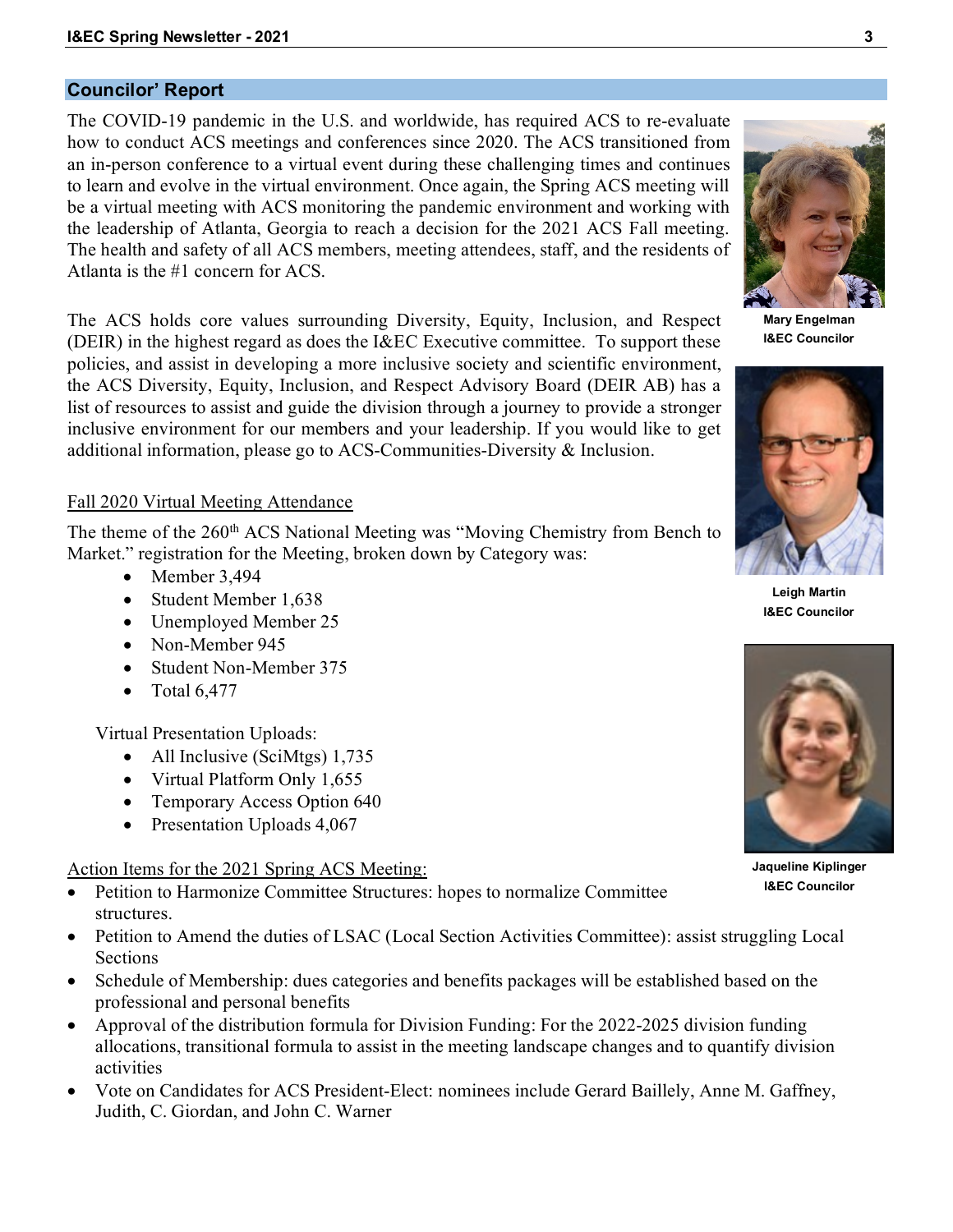Future ACS Meetings and Themes:

- Fall 2021-August 22-26, Atlanta, GA, "Resilience of Chemistry"
- Spring 2022-March 20-24, San Diego, CA, "Bonding through Chemistry"
- Fall 2022-August 21-25, Chicago, IL, "Sustainability in a Changing World"
- Spring 2023-March 26-30, Indianapolis, IN, "Cross Roads of Chemistry"
- Fall 2023 August 12-17, San Francisco, CA, TBD
- Spring 2024 March 17-21, New Orleans, LA, TBD

## **Programming Chair's Report**

Dear I&EC Committee, despite the on-going pandemic I am happy to communicate that we have a very engaging program planned for the Spring 2021 National Meeting! Unfortunately, it will have to happen virtually, however, we hope that you find the program interesting and relatable.

If you are attending the Spring 2021 National Meeting, come check out any or all of our Symposia! I would like to highlight that this meeting we will be hosting Symposia for I&EC Division Early Career Fellow, I&EC Division Fellow and ACS Award in Industrial Chemistry. Congratulations to all the Awardees!

Below is a s more comprehensive list of the symposia we will be hosting during the Spring 2021 National Meeting:

I&EC Division Early Career Fellow Symposium in Honor of Dr. Jason Bara I&EC General Papers Symposium (Co-Sponsored with CTA) I&EC Division Fellow Award Symposium in Honor of Dr. Wei Wang ACS Award in Industrial Chemistry in Honor of Dr. David Hays I&EC Division International Fellow Award Symposium in Honor of Azmi Mohammed Nor Presidential Symposium: Lessons Learned from Starting a Chemical-related Business (cosponsored with SCC, SCHB)

We are extremely honored to have our "Lessons Learned from Starting a Chemical-related Business" Symposium be recognized in a special way as a Presidential Symposium. We would like to highlight the collaboration with SCC and SCHB to organize this Symposium and are extremely grateful for their help and support.

During the Spring Meeting we will be co-sponsoring "Presidential symposium: Chemistry and the Future of Plastics" that is organized by ComSci. I would highly encourage everyone to attend this symposium as the topics shape to be very interesting given the amount of plastics that are being used and processed in the modern world.

We are also planning interesting program for Fall 2021 including some of the symposia that have now become traditional annual Fall Symposia such as Graduate Student Award Symposium and Molten Salt Symposium. Abstracts submissions is now open until April 12th so please consider submitting an abstract!

It has not been easy to plan the Symposia in the virtual format so I would like to acknowledge John Clegg (Deputy Programming Chair) and June Kowalski (Programming Secretary) for their time and efforts!

For any questions and ideas in regards to I&EC Programming, please contact any of us on the Programming Committee! Hoping to see everyone at an in-person meeting in the near future!!

**Anna C. Ivashko I&EC Programming Chair**

Anna C. Ivashko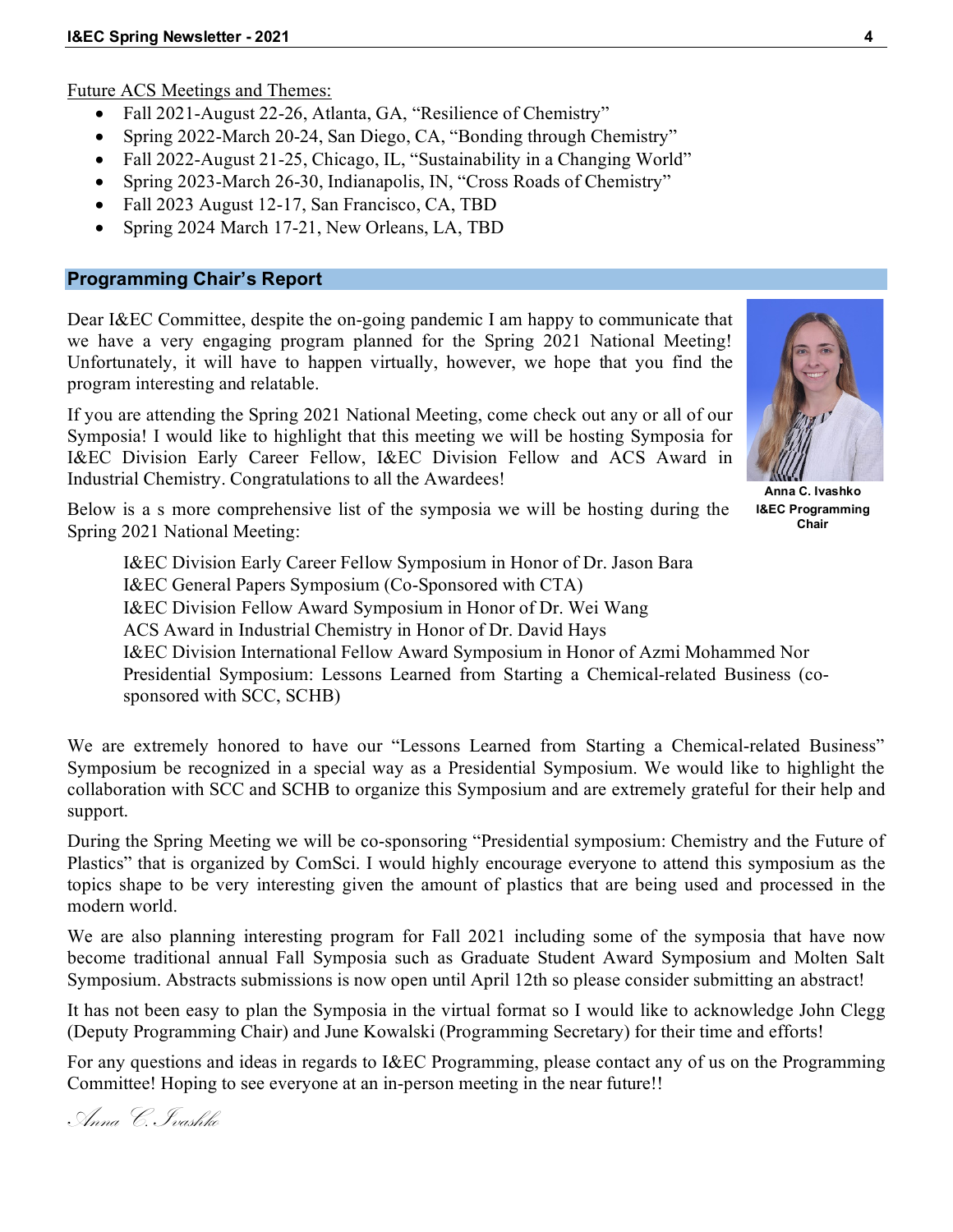## **Communications Chair's Report**

Greetings, I&EC members! I hope this message finds you well. The Spring National Meeting is right around the corner. I hope you will attend our online programs and events. Please check out the division's programming information listed in the newsletter.

I am very pleased to announce that we have a new webmaster - James Conner Gilhula. Connor is a fifth year chemistry graduate student in the group of Prof. Alexander Radosevich at MIT. His Ph.D. work is focused on discovering new reactivity available to molecular p-block compounds in atypical oxidation states via polarity reversal and geometric constraint. Connor is broadly interested in sustainable chemistry and catalysis, and in his free time enjoys fishing, bike riding, and crystal growing. Conner helped set up the website for his research group and is experienced in website design and management.

Please visit the new I&EC website (link below) and send us your comments and feedback.

<https://acs-iec.org/>

Enjoy the spring and be safe!

## **Membership**

The Membership Committee is working to modernize how the Division reaches out to new members and how we try to engage our membership. We will be establishing a list of our volunteer needs and want to try and engage our members in our Division activities. If you are interested in developing or helping with a symposium, learning how programming works, have interest in social media, or want to develop novel networking and professional activities, please contact me as we can use your assistance! Please send an email with your interests to [iec.membership.committee@gmail.com.](mailto:iec.membership.committee@gmail.com) Being a volunteer is a great way to network and learn how the ACS and the I&EC Division function.



## **SS&T Subdivision**

Greetings! I hope this message finds you well and in good spirits. It has certainly been a challenging time for everyone. Though we miss the camaraderie of in person events, the Spring Meeting is upon us and we look forward to a great time with exciting symposia, insightful presentations and opportunities to interact. Looking further to the future, we are also excited about the Fall meeting where SS&T will have programming entitled "Advanced Separation Technologies for Green Chemistry" organized by Dr. Xin Gao which will focus on novel separation technologies for sustainable and green development in the chemical industry. We encourage you to submit to this symposium and we eagerly anticipate an outstanding line up of speakers.

Given our focus on advancing science and engineering, we encourage everyone to get involved in SS&T and we are always looking for volunteers with new ideas for

separations-related symposia. If you have any ideas for future programming, are interested in organizing a symposium at a future national meeting or are interested in becoming more involved in the subdivision, please reach out to me or any of the other subdivision officers







**Samina Azad I&EC Communication/PR Chair**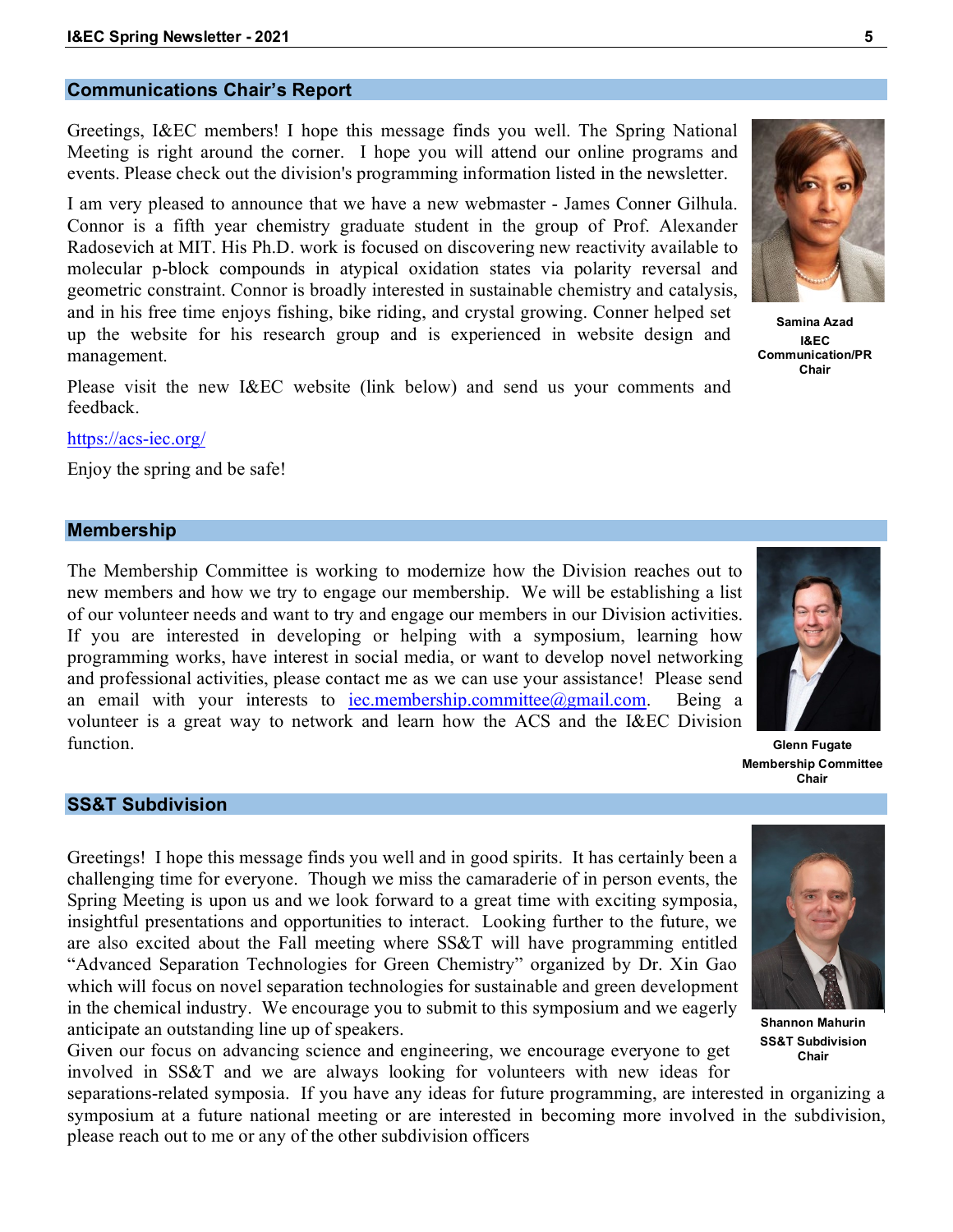# **I&EC Division Open Business Meeting**

Please join us for the I&EC Division Open Business Meeting being held via Zoom.

Time: **Apr 6, 2021 06:00 PM Eastern Time (US and Canada)**

Join using the website link

<https://american-chemical-society.zoom.com/j/84808323181>

Meeting ID: **848 0832 3181**

Dial by your location 888 788 0099 US Toll-free 400 669 9381 China Toll-free 800 931 645 Hong Kong SAR Toll-free 0 800 456 1369 United Kingdom Toll-free 000 800 050 5050 India Toll-free Meeting ID: 848 0832 3181

## **Treasurer Report**

2020 ended up being an unpredictable year all around, and I&EC's finances wasn't an exception. I have included a table of I&EC's 2020 budget to show where we landed financially for the year. With the 2020 Spring meeting cancelled and Fall meeting moved to a virtual format, we came heavily under budget on both income and expenses. The majority of our income came from member dues and the allotment from ACS for I&EC. Expenses were mostly from the awards for the virtually meeting that was held and setting up our new website.

Looking forward, the 2021 budget reflects a virtual Spring 2021 national meeting and a hybrid virtual/in person Fall meeting. Income wise, the budget shows a big jump in allotment due to ACS agreeing to provide additional funding to divisions this year. In terms of expenses, expenses relating to the national meetings I have set as half of the previous year's budget since the Spring meeting will be held virtually and expect that there will be an in person component to the fall meeting as well as a virtual component.

All in all, we ended with a net gain of \$30,340.90 at the end of 2020 and are still in a sound financial situation.

| Income           | 2020 Budget   | 2020 Actual                    | 2021 Budget    |
|------------------|---------------|--------------------------------|----------------|
| Grants/Awards    | \$13,500.00   | \$                             | 2,500.00<br>\$ |
| Councilor        |               |                                |                |
| Reimbursement    | 9,300.00<br>S | \$                             | 2,500.00<br>\$ |
| Dues             | \$21,000.00   | \$16,686.00                    | 17,000.00<br>S |
| Allotment        | \$21,000.00   | \$19,842.09                    | 39,000.00      |
| Interest         | \$<br>700.00  | \$                             | 1,000.00<br>\$ |
| Dividends        | \$            | \$<br>$\overline{\phantom{0}}$ | \$             |
| Royalties        | \$<br>400.00  | \$                             | \$             |
| Misc             | \$<br>100.00  | \$<br>105.00                   | \$<br>100.00   |
| <b>Sub Total</b> | 66,000.00     | \$36,633.09                    | 62,100.00<br>S |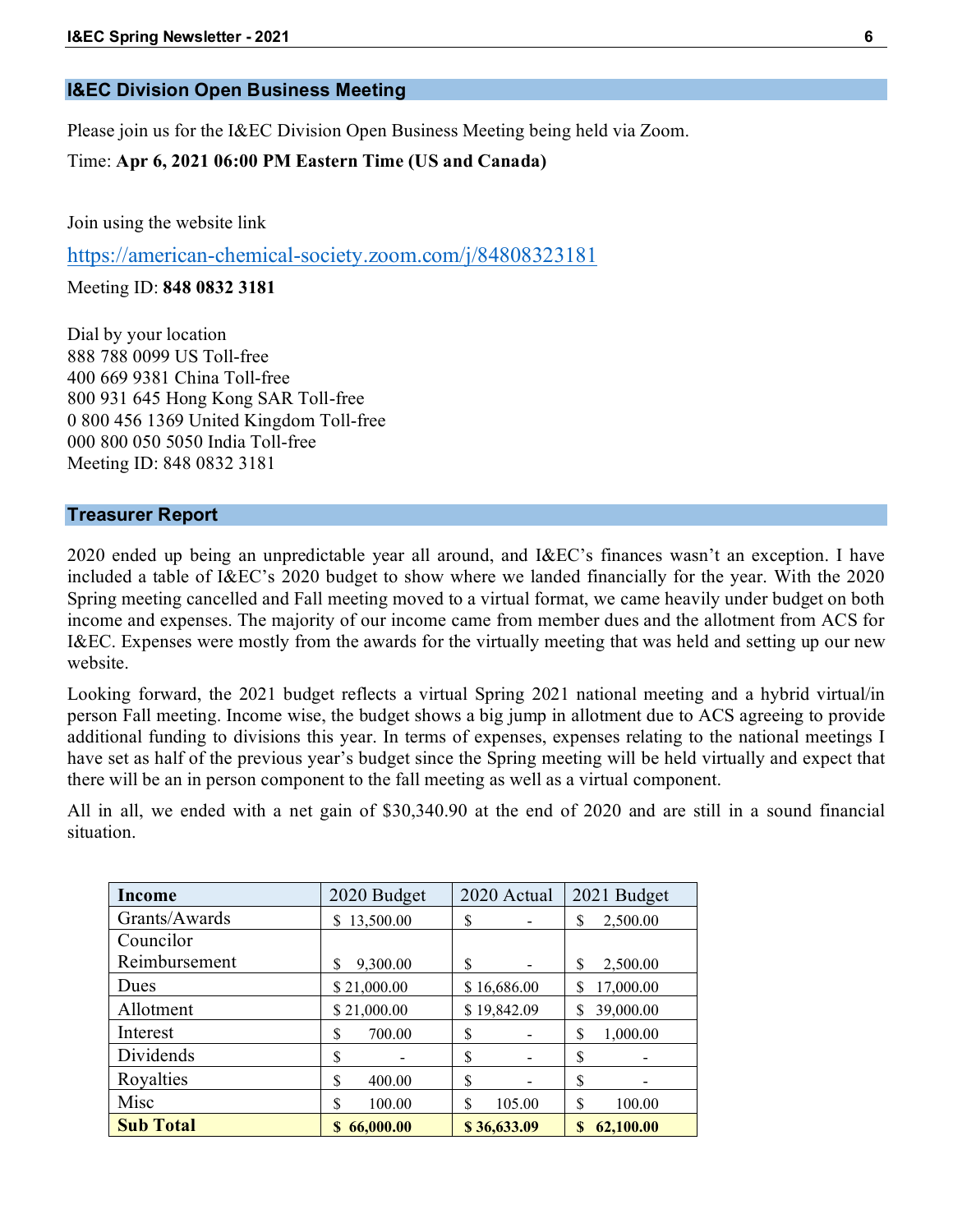| <b>Expenses</b>            | 2020 Budget     | 2020 Actual    | 2021 Budget     |
|----------------------------|-----------------|----------------|-----------------|
| Grants/Awards              | \$15,000.00     | \$<br>1,666.35 | \$<br>7,500.00  |
| Speaker Fees & Expenses    | \$<br>1,400.00  | \$             | \$<br>700.00    |
| Registrations              | \$<br>2,250.00  | \$<br>750.00   | \$<br>2,000.00  |
| <b>Meeting Expenses</b>    | \$<br>4,000.00  | \$             | \$<br>2,000.00  |
| <b>Investment Expenses</b> | \$              | \$             |                 |
| Ballots, Newsletter,       |                 |                |                 |
| Postage                    | \$<br>4,000.00  | \$<br>1,627.16 | \$<br>4,000.00  |
| Communications             | \$              | \$<br>1,468.53 | \$<br>3,000.00  |
| Conferences                | \$<br>2,000.00  | \$             | \$<br>1,000.00  |
| Admin                      | \$<br>2,500.00  | \$<br>750.15   | \$<br>2,500.00  |
| Dinner                     |                 |                |                 |
| Meetings/Receptions        | \$<br>4,500.00  | \$             | \$<br>2,000.00  |
| <b>Councilor Travel</b>    | \$11,000.00     | \$             | \$<br>5,500.00  |
| <b>Executive Travel</b>    | 19,000.00<br>S. | \$             | \$<br>10,000.00 |
| Other                      | \$<br>350.00    | \$<br>30.00    | \$<br>100.00    |
| <b>Sub Total</b>           | \$66,000.00     | \$<br>6,292.19 | \$<br>40,300.00 |

Net Gain (Loss) for 2020 \$ 30,340.90

## **Call for Nominations for the 2021 I&EC Elections**

Annual I&EC elections are upcoming. The I&EC is seeking candidates for the positions:

Chair-elect (3 year commitment); Treasurer (2 year commitment); Councilor (3 year commitment)

If interested in more details, please contact Sam Morton  $(mortonsa@jmu.edu)$ . The ballot will be locked in by 1 June for the election.

## **Member Announcements**

We are beginning a new section of the Newsletter "Member Announcements". Please send any news you would like your colleagues to know (promotion, first job, award, paper published, new patent, position available, position wanted, ...) to Newsletter Editor Dr. Maria Kriz at [Maria.Kriz@srnl.doe.gov.](mailto:Maria.Kriz@srnl.doe.gov)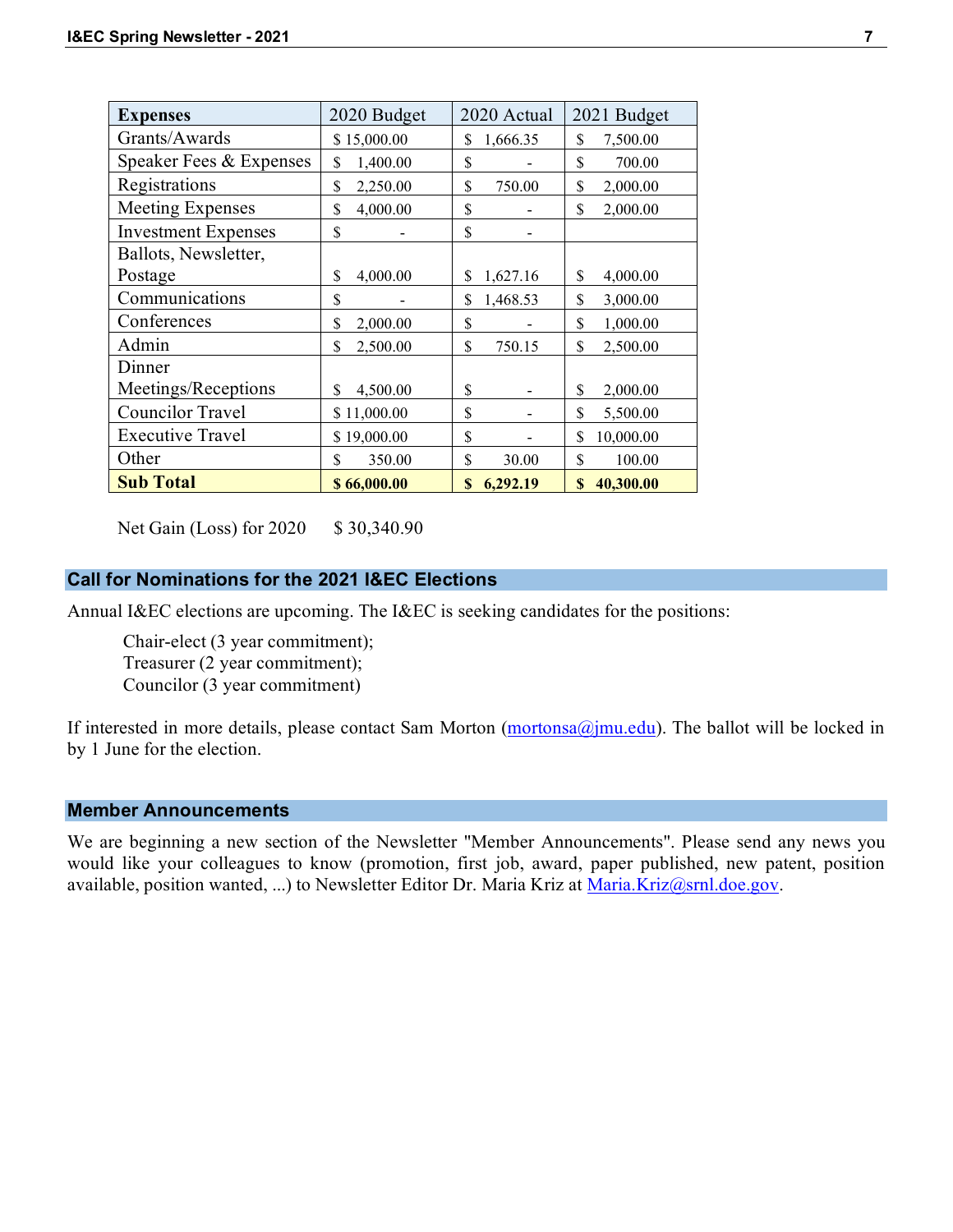## **SS&T Fall 2021 Symposium**



# **Advanced Separation Technologies for Green Chemistry**

# 262<sup>th</sup> ACS National Meeting & Exposition, August 22- August 26, 2021, Atlanta, GA

For the industry, almost all chemical industry systems have separate unit operations, which are used for raw material pretreatment, product separation, product purification, and waste disposal, etc. However, there are still some challenges such as excessive equipment investment, high energy consumption and environmental pollution for traditional separation engineering. Hence, advanced separation technologies for green chemistry are nowadays commonly mentioned as the most promising development paths for the chemical process industry and the most important progress areas for chemical engineering research. Symposium features research and development on advanced separation technologies for green chemistry to successfully address the challenges we face. Abstract submission due date: April 12th, 2021 (11:59 EST). Topics include, but are not limited to:

### **Advanced coupling separation technology:**

### - Reactive/extractive distillation

- Membrane-assisted separation
- Reaction-membrane coupling
- Supercritical-absorption/extraction

### Microchemical technology:

- Microdevice-based absorption/distillation process
- Microdevice-based extraction process
- Microdevice-based reaction-extraction
- Transfer phenomena in microdevice

## Novel material and equipment:

- Ionic liquids/DES in separation
- New adsorbents for separation
- Membrane materials
- New tray and packing design

## **External field synergy separation:**

- Microwave-assisted separation
- Highgravity-assisted separation
- Ultrasound-assisted separation
- Electric field, magnetic field, etc

# Submit the abstracts at https://callforabstracts.acs.org/acsfall2021/I&EC

# **Organizers**

Prof. Xin Gao School of Chemical Engineering and Technology **Tianjin University** Address: Tianjin 300350, PRC Phone: +1 321-200-6379 E-mail: gaoxin@tju.edu.cn